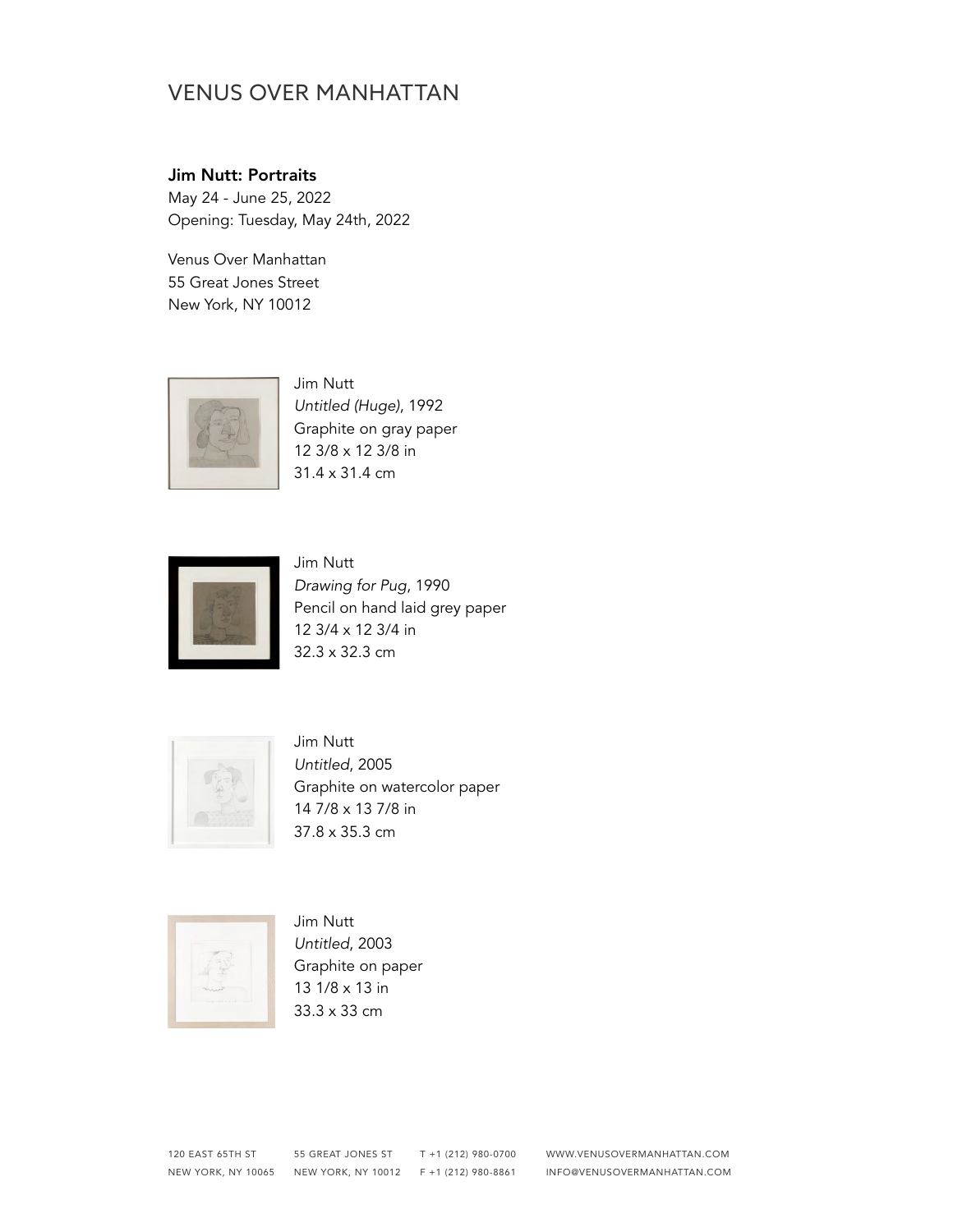

Jim Nutt *Untitled*, 2005 Graphite on watercolor paper 15 x 14 in 38.1 x 35.6 cm



Jim Nutt *Untitled*, 2013 Graphite on paper 15 x 14 in 38.1 x 35.6 cm



Jim Nutt Untitled, 2011 Graphite on paper 13 x 13 in 33 x 33 cm



Jim Nutt *Untitled*, 2013 Graphite on paper 15 1/4 x 14 in 38.4 x 35.6 cm



Jim Nutt *Drawing for Plume*, 1989 Graphite pencil on brown paper 13 1/4 x 11 3/16 in 33.7 x 28.4 cm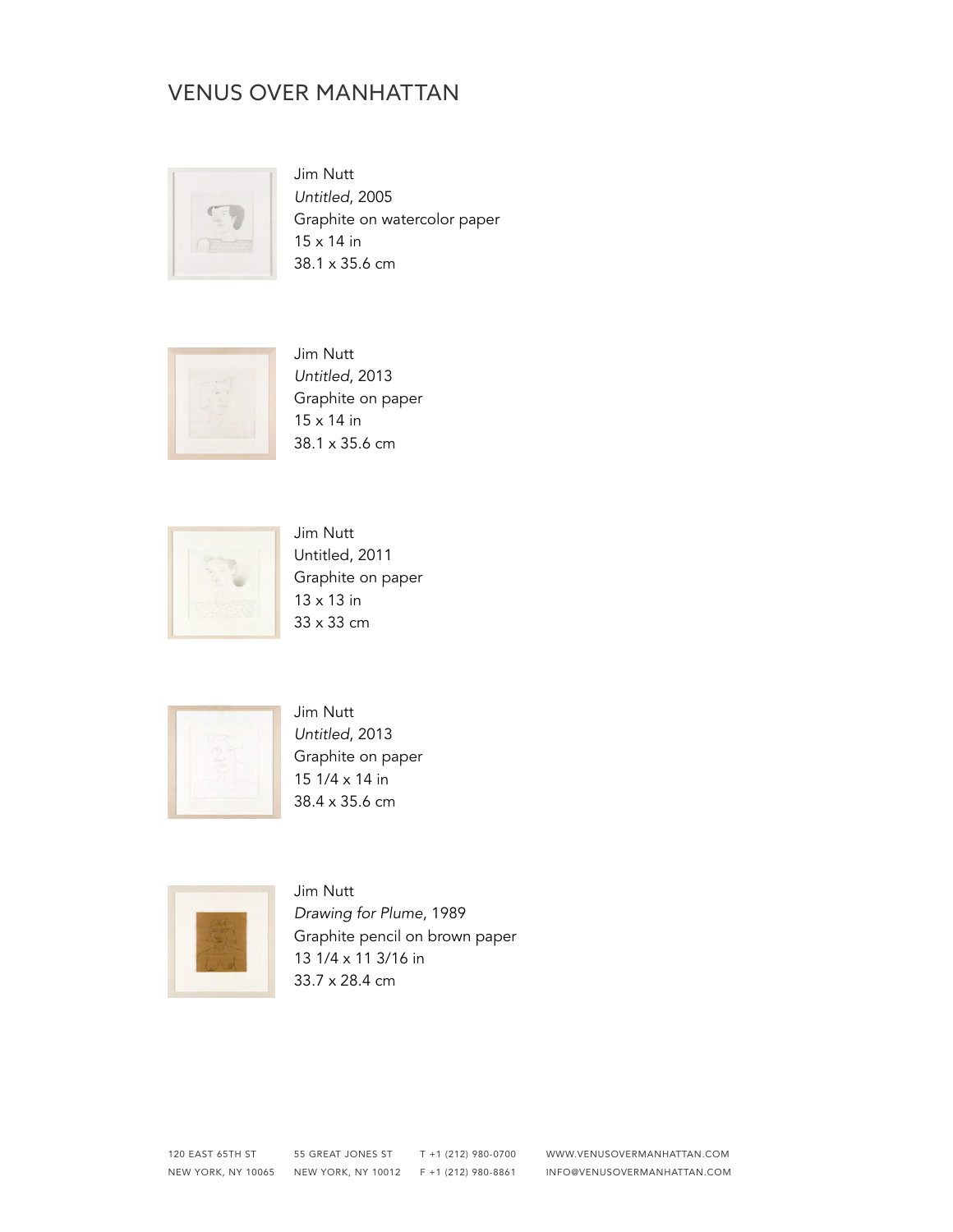

Jim Nutt *Plume, 1989 Acryl*ic on canvas in acrylic on wood frame 25 1/2 x 21 1/2 in 64.8 x 54.6 cm



Jim Nutt *Loop*, 1988 Acrylic on canvas, acrylic on wood frame 28 5/8 x 23 5/8 in 72.7 x 60 cm



Jim Nutt *M.*, 1987 Acrylic on Masonite, and papier-mâché covered wood frame 27 1/2 x 22 1/2 in 69.8 x 57.1 cm



Jim Nutt *Bowl*, 1990 Acrylic on canvas, stained wood frame 27 7/8 x 26 7/8 in 70.8 x 68.3 cm



Jim Nutt *Tongue*, 1994 Acrylic on canvas, acrylic on medium-density fiberboard frame 26 1/2 x 25 1/2 in 67.3 x 64.8 cm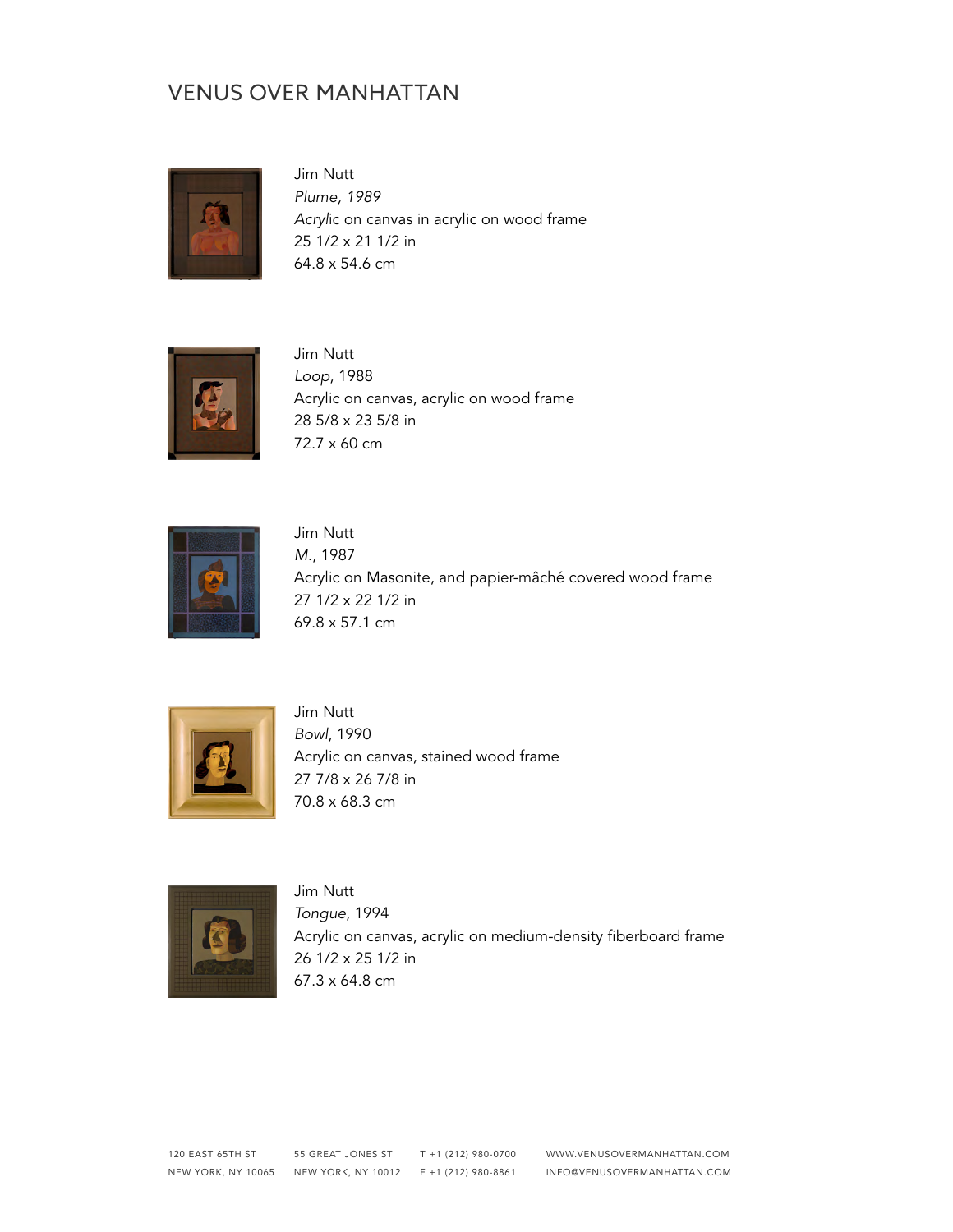

Jim Nutt *Coin*, 2002 Acrylic on linen and medium-density fiberboard frame 27 x 26 in 68.6 x 66 cm



Jim Nutt *Obscure Delights*, 1983 Pencil on watercolor paper 15 x 13 1/4 in 38.1 x 33.7 cm



Jim Nutt *Untitled*, 2000 Graphite on paper 14 x 15 in 35.6 x 38.1 cm



Jim Nutt *Untitled*, 2003 Graphite on paper 15 x 14 in 38.1 x 35.6 cm



Jim Nutt *Untitled*, 2005 Graphite on watercolor paper 12 7/8 x 12 15/16 in 32.7 x 32.9 cm